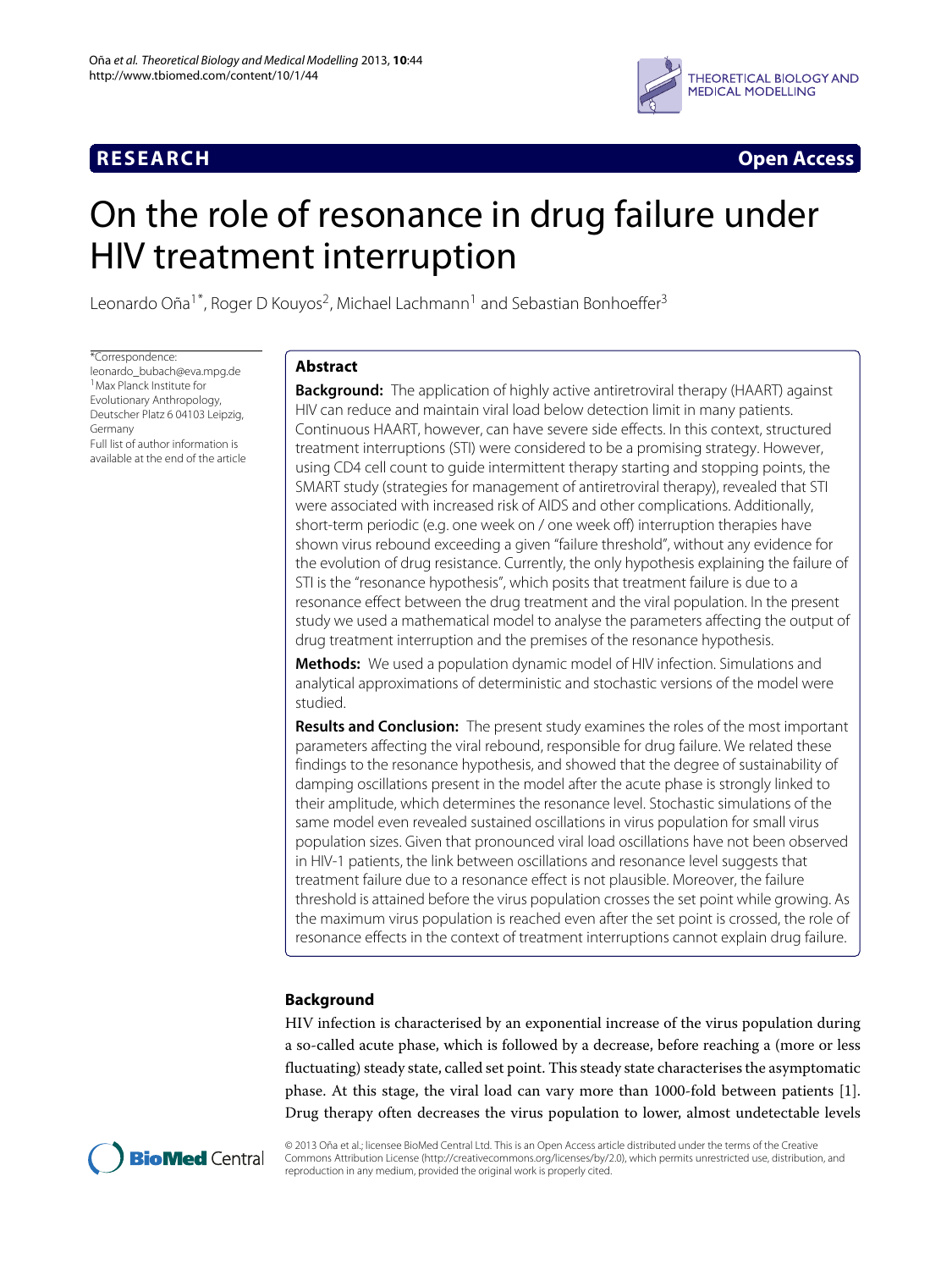[\[2\]](#page-9-1). When drug administration is interrupted, the virus population increases at different rates in each patient.

The combined administration of different types of drugs, known as highly active antiretroviral therapy (HAART), can reduce and maintain viral load below detection limit in many patients. The introduction of HAART methods have thereby dramatically improved the average prognosis of HIV infections. However, in addition to having potentially toxic side effects, drugs can also be inaccessible due to cost [\[3](#page-9-2)[,4\]](#page-9-3). Structured Treatment Interruptions (STI), consisting of therapy withdrawal and re-initiation according to specific criteria, has been proposed to reduce these problems [\[5](#page-9-4)[,6\]](#page-9-5). The protocols vary from non-periodic randomised controlled trials [\[7\]](#page-9-6), to the most common, a periodic one week on/one week off scheme [\[3](#page-9-2)[,4\]](#page-9-3). Although this method has shown some degree of success [\[3](#page-9-2)[,4](#page-9-3)[,8](#page-9-7)[-10\]](#page-9-8), an important large-scale study showed failure in half of the cases [\[8\]](#page-9-7). Failure occurs when the viral rebound exceeds a given "failure threshold", and is apparently not caused by virus resistance [\[8\]](#page-9-7). On the other hand, by using CD4 cell count to guide intermittent therapy starting and stopping points, the National Institute of Health's Strategies for Management of Antiretroviral Therapy (SMART) study [\[11\]](#page-9-9), revealed that STI was associated with increased risk of AIDS or death, serious AIDS-defining events, and other severe complications.

Although STI has, in recent years, become an obsolete approach to cope with HIV infections, the investigation of the viral population dynamics after drug interruption can still offer valuable insights. Any perturbation of the system can provide information about the forces underlying the population biology of the virus, and can also shed light on current problems of HAART such as the consequences of drug interruption resulting from low drug adherence.

A prominent hypothesis states that resonance effects between virus oscillations and the administered drug treatment account for the failure of STI [\[12\]](#page-9-10). By studying patientspecific resonance spectra (including the maximal, minimal and average viral response to different times of drug administration and interruption), the authors found patterns in agreements with empirical observations, e.g. that two patients with similar initial set points can present different virological responses. One of the weaknesses of the resonance hypothesis is the requirement that an oscillatory behaviour should exist in the HIV population within patients. Although the authors do not specify the relationship between the resonance effect and the oscillations, they acknowledge that the resonance hypothesis is speculative because oscillations have not been observed in HIV [\[12\]](#page-9-10).

In this study, we used the population dynamic model underlying the resonance hypothesis to derive the most important parameters affecting the viral rebound. We have classified the parameters into those that affect the viral set point, those that affect the viral rebound rate, and those that alter both. We have then studied the relationship between the amplitude of the resonance oscillations – present in the model after the acute phase – and their degree of sustainability. We have also evaluated the effect of stochasticity on the oscillations for different viral population sizes. Finally, we have analysed the relationship between the failure threshold, the viral set point, and the viral rebound rate with regard to their role in the failure of STI.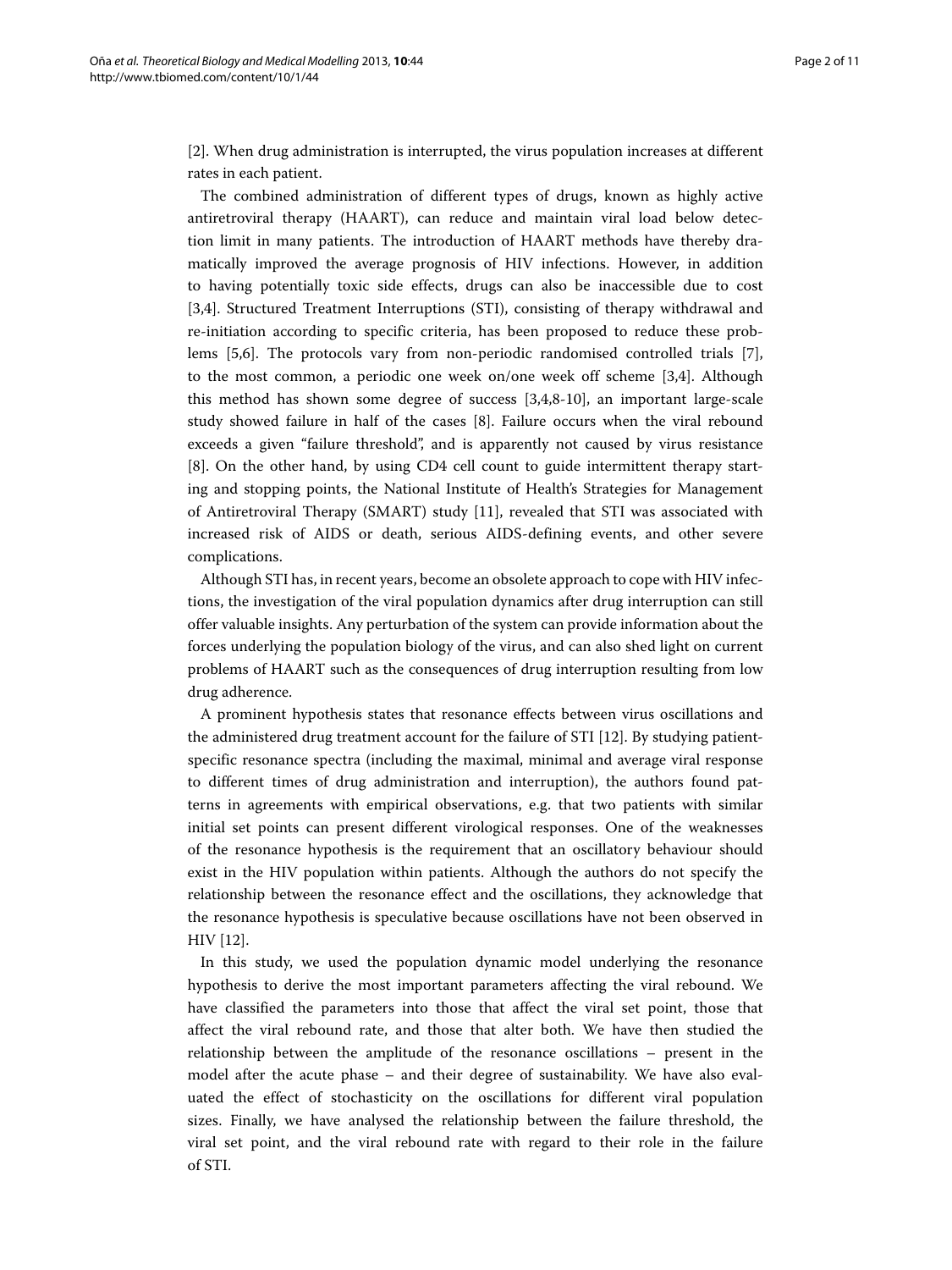#### **Materials and methods**

The basic model of HIV-virus dynamics [\[13](#page-9-11)[-15\]](#page-9-12) has three variables: uninfected cells, x; infected cells, y; and free virus particles, v, and is given by the following set of differential equations:

<span id="page-2-2"></span><span id="page-2-0"></span>
$$
\dot{x} = \lambda - dx - \beta xv \tag{1}
$$

$$
\dot{y} = \beta x v - ay \tag{2}
$$

<span id="page-2-1"></span>
$$
\dot{v} = ky - uv \tag{3}
$$

Uninfected cells are produced at a constant rate,  $\lambda$ , and die at the rate  $dx$ . Free virus infects uninfected cells to produce infected cells at rate *βxv*. Infected cells die at rate *ay*. New virus is produced from infected cells at rate *ky* and dies at rate *uv*. Therefore, the average life-times of uninfected cells, infected cells, and free virus are thus given by  $1/d$ ,  $1/a$ , and  $1/u$ , respectively. The average number of virus particles produced over the lifetime of a single infected cell (the burst size) is given by  $k/a$  [\[13\]](#page-9-11). The virus variable  $\nu$ , defines the total amount of virus particles that are able to infect uninfected cells, and therefore generate cell-to-cell transmission, after a complete round of infection including proper integration in the infected cells. The basic reproductive ratio, *R*0, is defined as the average number of newly infected cells that arise from any one infected cell when almost all cells are uninfected. Here  $R_0 = \beta \lambda k/(adu)$ .

We performed both deterministic and stochastic simulations of this model. The stochastic simulations were performed employing an exact approximation using the Gillespie algorithm [\[16\]](#page-9-13) and for large population sizes we used Tau Leap binomial methods [\[17\]](#page-9-14). The analytical equivalence between the stochastic and the deterministic formulation is presented in the Additional file [1.](#page-9-15)

#### **Results**

#### **The resonance effect**

In this section we reviewed the analysis from Breban and Blower [\[12\]](#page-9-10), and summarised their results, proposing a quantitative measurement for the resonance level.

Numerical simulations of the model given by Equations [\(1](#page-2-0)[-3\)](#page-2-1) show that there can be a significant rebound of virus load after drug interruption only under certain specific conditions. Moreover, the strength of the viral rebound depends on the selected parameters. Here, each parameter combination represents a (simulated) patient [\[12\]](#page-9-10).

The "resonance spectra" plots for each patient,  $(12)$ ; Figure two) includes the minimum, maximum, and average viral load at different periods of STI. These plots show that patients can begin with similar set points, but end up with very different maximum viral population size values after drug interruption, or the opposite: very different set points, but similar levels of the maximum viral population size after drug interruption. The larger the width between the set point and the maximum value of the viral population size, the higher the resonance [\[12\]](#page-9-10). Therefore, the resonance level can be simply quantified as the ratio between this maximum and the set point. This ratio summarises the measurements from the spectra given in [\[12\]](#page-9-10), as it is shown in Figure [1.](#page-3-0)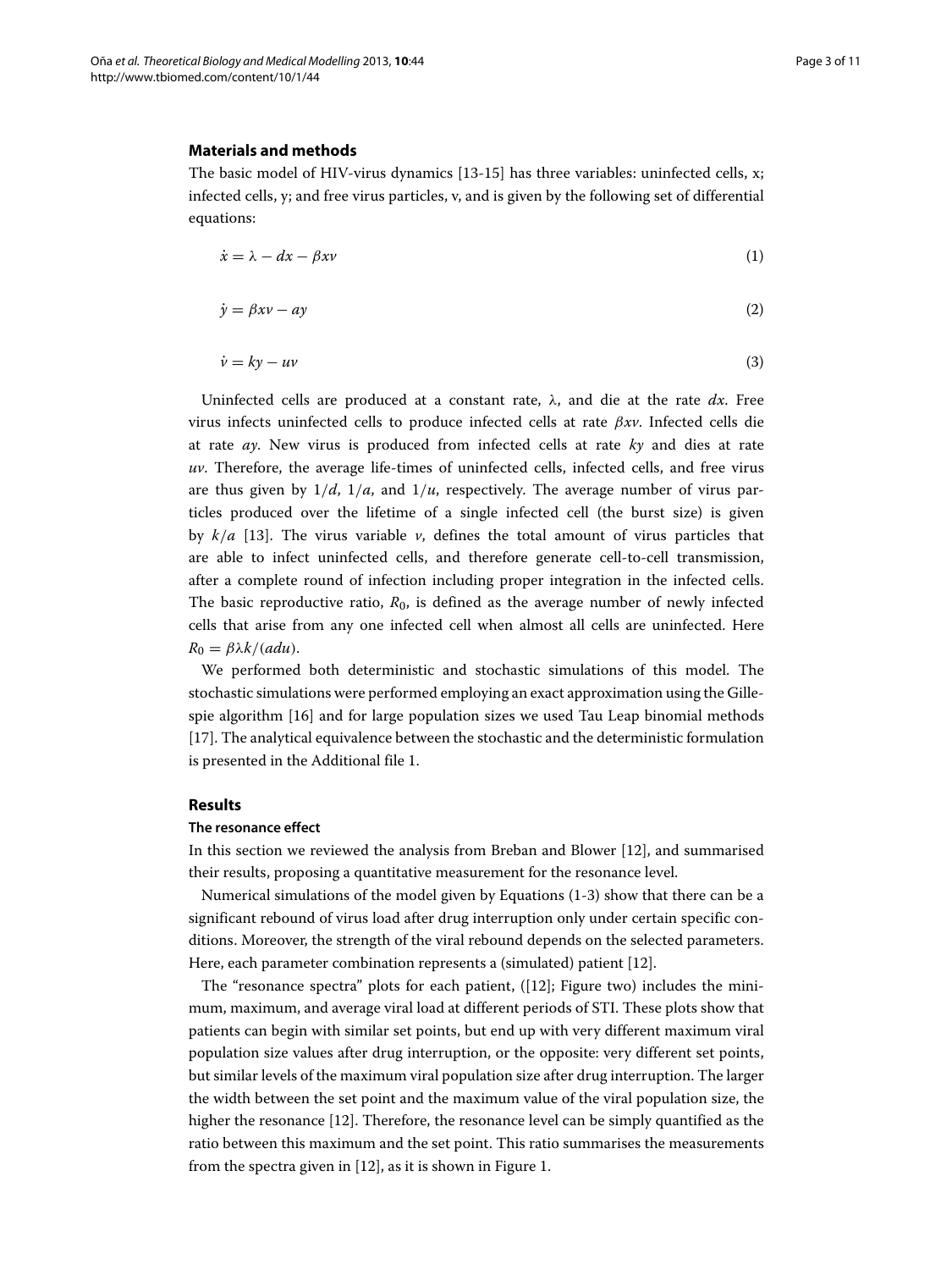

## <span id="page-3-0"></span>**Parameters defining different viral loads**

The resonance effect was proposed using the model given by Equations [\(1](#page-2-0)[-3\)](#page-2-1) [\[12\]](#page-9-10) and using the parameters from a previous study [\[18\]](#page-9-16). Notably, the parameter values used vary significantly among different studies (see Table [1\)](#page-3-1), resulting in a variation of the viral set point by several orders of magnitude, possibly reflecting the variation observed in empirical studies. Indeed, empirical studies have shown that the viral load at the set point varies enormously between patients and is correlated with the duration of the asymptomatic phase of HIV (and thus the development of AIDS) [\[19\]](#page-10-0). Therefore, the progression of the disease can be predicted, to some extent, by the set point. However, it is not clear whether the set point is related to the drug treatment failure.

Table [1](#page-3-1) summarises the set of parameters used by different authors and are classified here as parametrisation I, II, III, and IV according to their values. In particular, parametrisation II provided the basis for postulating the resonance effect as the cause of drug failure [\[12\]](#page-9-10).

#### **Resonance level and oscillations**

One of the main topics addressed in the present study is the relationship between resonance and oscillations. Specifically, we were interested in the possible link between the amplitude of the oscillations generated by the model after drug treatment is withdrawn (mainly the first peak of the virus rebound) and the degree of sustainability of the oscillations (i.e. the number of oscillations needed to approach the steady state). This last

<span id="page-3-1"></span>

| Parametrisation | <b>Parameter values</b>                    | Virus load at steady   | <b>References</b> |
|-----------------|--------------------------------------------|------------------------|-------------------|
|                 |                                            | state (per day per mL) |                   |
|                 | $\lambda = 10$ , $d = 0.1$ , $a = 0.5$     |                        |                   |
|                 | $u = 3, \beta = 0.01, k = 10$              | $v^* = 65.67$          | [15,20]           |
| $\mathbb{I}$    | $\lambda = 20$ , $d = 0.02$ , $a = 0.4$    |                        |                   |
|                 | $u = 4, \beta = 5.10^{-5}, k = 100$        | $v^* = 850$            | [12.18]           |
| $\mathbb{H}$    | $\lambda = 10^5$ , $d = 0.1$ , $a = 0.5$   |                        |                   |
|                 | $u = 5$ , $\beta = 2.10^{-7}$ , $k = 100$  | $v^* = 3.5 10^6$       | $[15]$            |
| N               | $\lambda = 10^7$ , $d = 0.1$ , $a = 0.5$   |                        |                   |
|                 | $u = 5$ , $\beta = 5.10^{-10}$ , $k = 500$ | $v^* = 1.8 10^9$       | [13]              |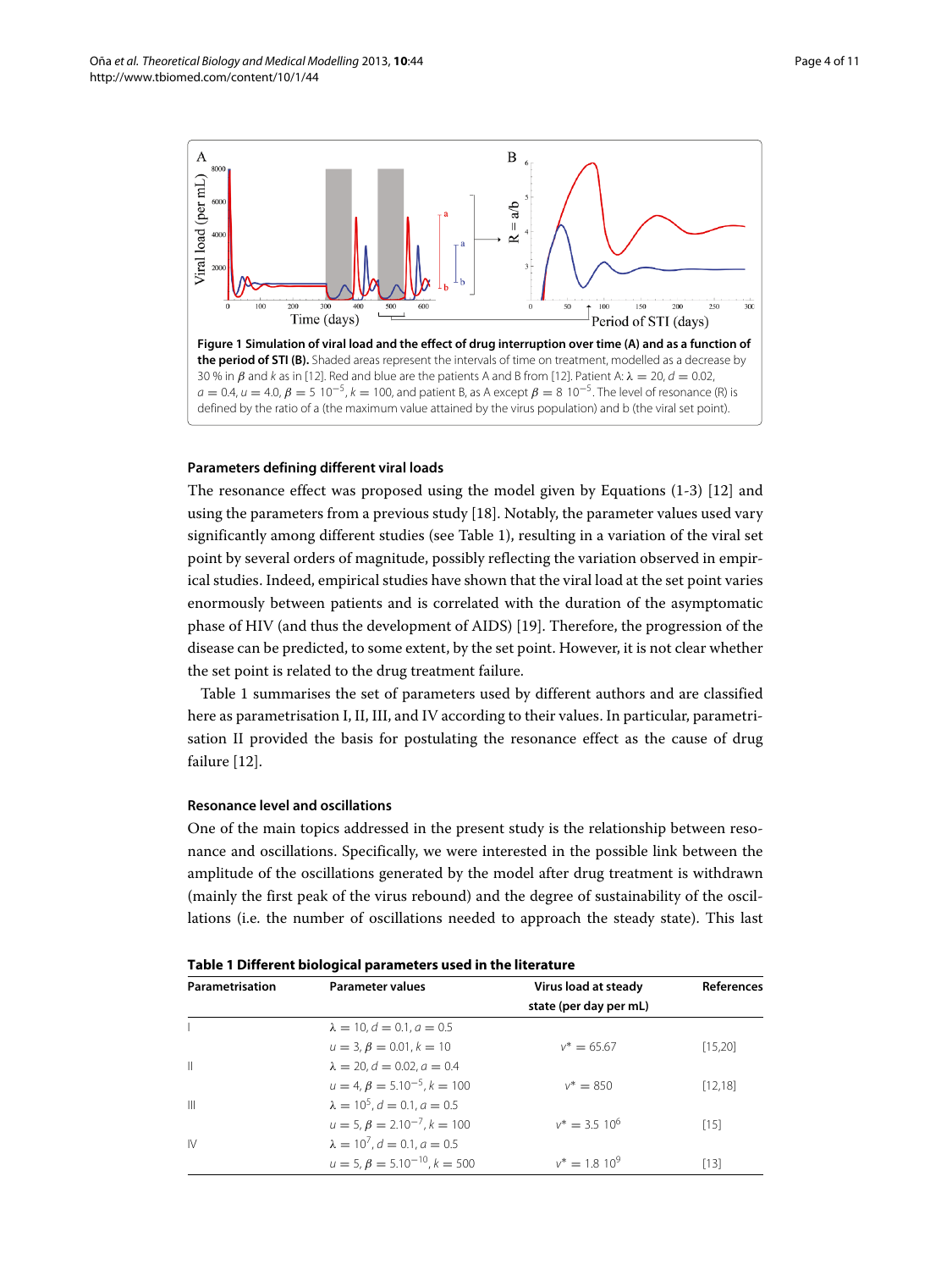measure can be quantified as the ratio of the imaginary part and the real part of the complex eigenvalues, present in a system exhibiting damped oscillations [\[21\]](#page-10-2). Since the analytical expressions of the eigenvalues are too intricate to be studied, we simulated random variations of the parameters (taken from a uniform distribution) around their original value for each parametrisation I, II, III, and IV. If the original parameter value is *p*, then the new parameter values will be in a range  $p \pm p\alpha$ , where  $\alpha = 0.7$ . The resulting parametrisations were selected to fulfill the following requirements: [\(1\)](#page-2-0) positive equilibria of the populations involved (free virus, non-infected cells and infected cells), [\(2\)](#page-2-2) negative real part of the eigenvalues for a stable equilibrium, [\(3\)](#page-2-1) some of the eigenvalues of the Jacobian matrix of the system [\(1](#page-2-0)[-3\)](#page-2-1) should be complex, to ensure that the equilibrium is reached after damped oscillations [\[21\]](#page-10-2).

A simple way to quantify the resonance level is to calculate the ratio between the maximum value of virus load after drug interruption and the viral set point. That is:

$$
R = \frac{max(v(t))}{v^*}
$$
 (4)

The value *R* therefore quantifies the resonance level in the virus population.

The degree of sustainability of the oscillations  $(\Omega)$  is given by the relationship between the absolute value of the imaginary and the real part of the eigenvalues of the Jacobian matrix of the system [\(1](#page-2-0)[-3\)](#page-2-1):

$$
\Omega = \frac{|Im(Eigenvalues)|}{|Re(Eigenvalues)|}
$$
\n(5)

Figure [2A](#page-4-0) and B, show the effect of the set-point virus load and of  $\Omega$ , on the resonance level  $(R)$  for  $10<sup>4</sup>$  simulated patients. Consistent with Breban and Blower [\[12\]](#page-9-10), we can see in Figure [2A](#page-4-0) that similar set point virus loads can exhibit different resonance levels. However, we also found that there is a tight correlation between the degree of sustainability of oscillations and the resonance level (Figure [2B](#page-4-0)). Therefore, according to the resonance hypothesis, drug failure should be observed in systems that exhibit sustained oscillations.

<span id="page-4-0"></span>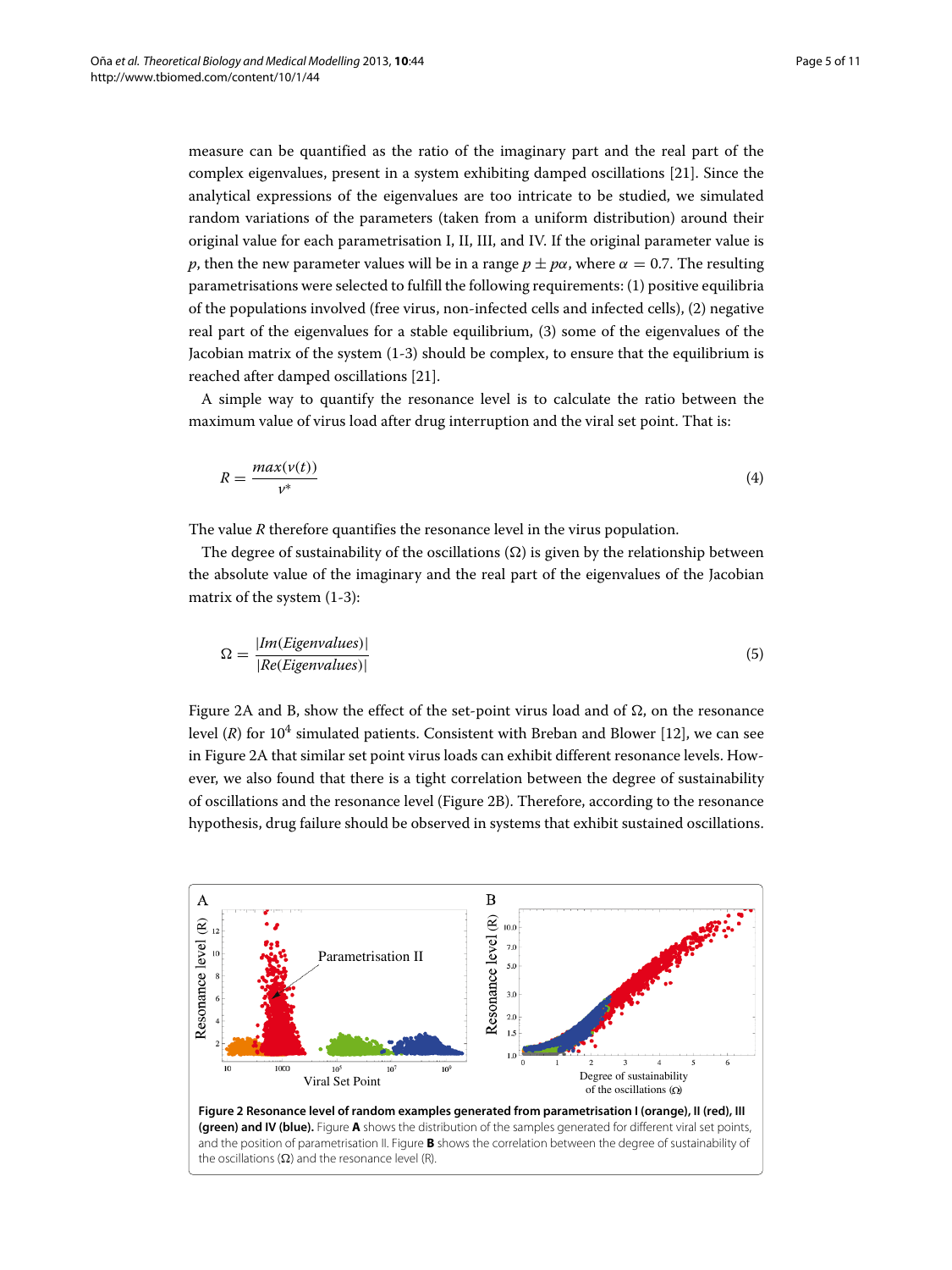#### **Damped and sustained oscillations**

The parametrisation II analysed in [\[12\]](#page-9-10) has two important characteristics: a) soft damping, and therefore high resonance level (as showed in Figure [2\)](#page-4-0) B, and b) small virus population size. When the population size is small, the effect of stochastic forces becomes more important. Evidence from other ecological and epidemiological systems have shown that models exhibiting damped oscillations in a deterministic approximation can present sustained oscillations driven by stochastic forces [\[22-](#page-10-3)[25\]](#page-10-4).

A full description of the process given by Equations [\(1-](#page-2-0)[3\)](#page-2-1) can be achieved considering each term as a probabilistic event (see Additional file [1\)](#page-9-15). This formulation results in a master equation that can be expressed as a series expansion. The first order of the series corresponds to the deterministic system given by Equations [\(1-](#page-2-0)[3\)](#page-2-1). Higher orders become important when the population size is small (i.e. when the noise is high). In Figure [3,](#page-5-0) we show the effect of considering higher orders using a dynamic Monte Carlo simulation. We found that for the parameter values of parametrisation II, which result in a small viral set point, stochasticity induced sustained oscillations (Figure [3A](#page-5-0)). In Figure [3B](#page-5-0) we show that this effect depends on the population size: by changing  $\lambda$  and  $\beta$ , but keeping the basic reproductive ratio of the virus ( $R_0$ ) constant, we observed that the oscillations became damped. The difference between Figure [3A](#page-5-0) and [3B](#page-5-0). can be described as follows: in deterministic systems, damped oscillations are characterised in the phase space by an unstable limit cycle (located in the vicinity of the first maximum and minimum values of the damping oscillations), and a stable equilibrium point (given by the steady state -in this case, known as the viral set point). The noise is higher in systems where the population size is small, and stochasticity effectively maintains the oscillatory regime around the unstable limit cycle. On the contrary, when the population size is large, stochasticity maintains the system far from the unstable limit cycle, and fluctuates instead in the proximity of the stable equilibrium point (the set point). This difference is important, since resonance is dependent on the distance between the maximum values attained by the viral population and the average values (set point). Both scenarios shown in Figure [3](#page-5-0) are valid stochastic versions of the parametrisation II analysed in [\[12\]](#page-9-10). Which version (Figure [3A](#page-5-0) or Figure [3B](#page-5-0)) is considered more realistic, depends on the magnitude of stochastic effects in HIV, which is heavily debated [\[26\]](#page-10-5).

<span id="page-5-0"></span>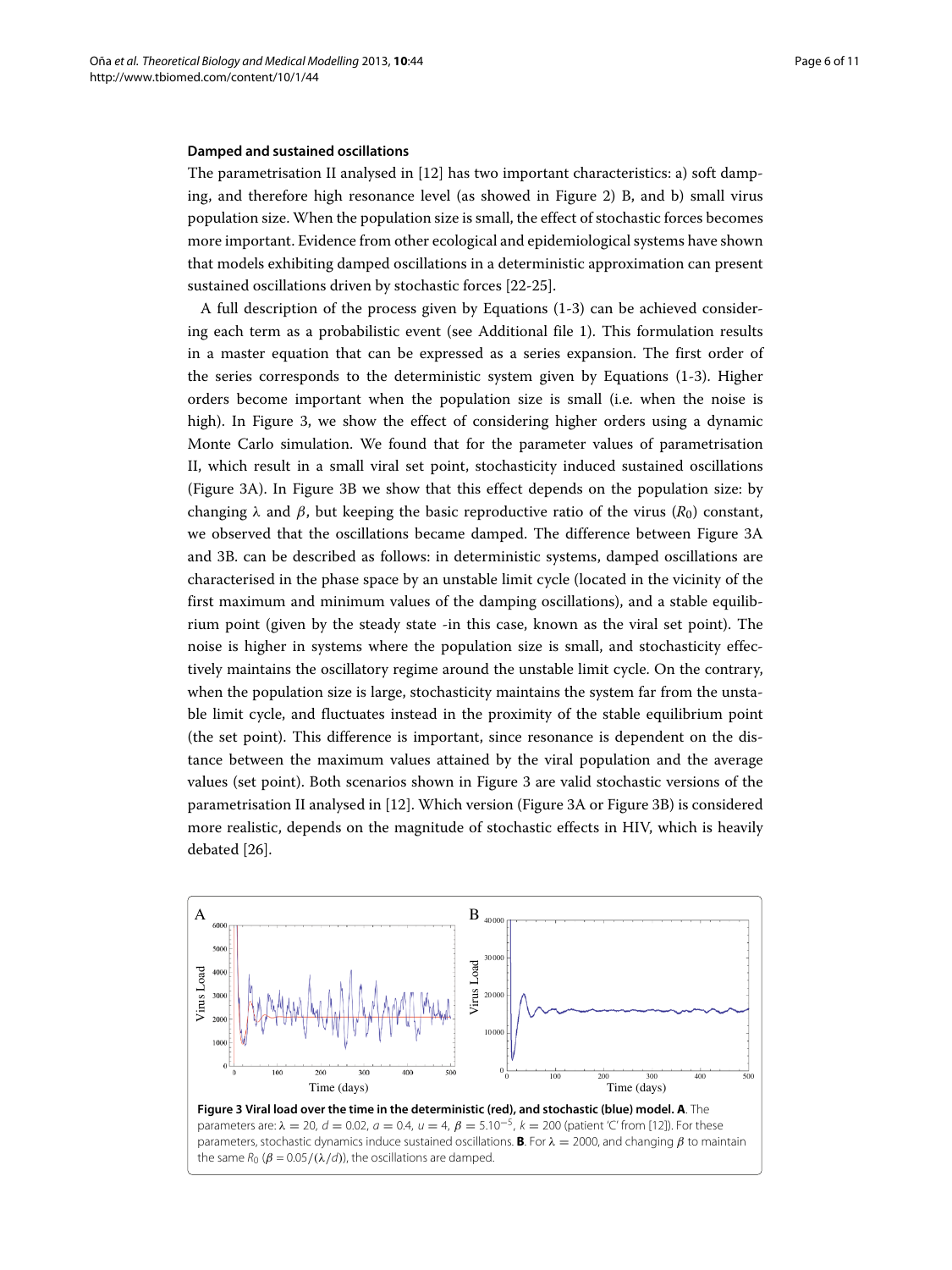#### **Parameters affecting viral rebound and limitations of the resonance hypothesis**

One could argue that the validity of the resonance hypothesis is restricted to an unrealistic parameter range. We considered two scenarios: failure threshold above the set point (Figure [4A](#page-6-0) and B) or failure threshold below the set point (Figure [4C](#page-6-0) and D). The first scenario is not plausible because, in the absence of drug therapy, the viral population at the set point is already below the failure threshold. Therefore, according to the treatment criteria chosen here, the patient should not have received therapy in the first place. Notably, this is the only scenario in which the resonance hypothesis holds. In a more realistic case, the failure threshold is below the viral set point (in fact, the empirical work upon which the resonance hypothesis is based, considers a failure threshold of 500 virus copies/ml [\[8\]](#page-9-7)). As a consequence, the amplitude of the oscillations or the maximum value reached by the viral rebound does not affect drug failure. This indicates that drug failure is determined by the rate at which the viral population is growing during the exponential phase of viral rebound and, more specifically, how fast it reaches the "failure threshold".

Although it is not possible to derive an analytical solution for the system given by differential Equations [\(1](#page-2-0)[-3\)](#page-2-1), an effective analytical approximation for the exponential phase of viral rebound can be obtained [\[15\]](#page-9-12). After drug interruption, the viral basic reproductive ratio is  $R_0 \gg 1$ . In these circumstances, the exponential phase of viral rebound after drug interruption can be approximated by:

<span id="page-6-1"></span>
$$
v(t) = v_0 e^{\frac{\beta \lambda k}{du}t} \tag{6}
$$

<span id="page-6-0"></span>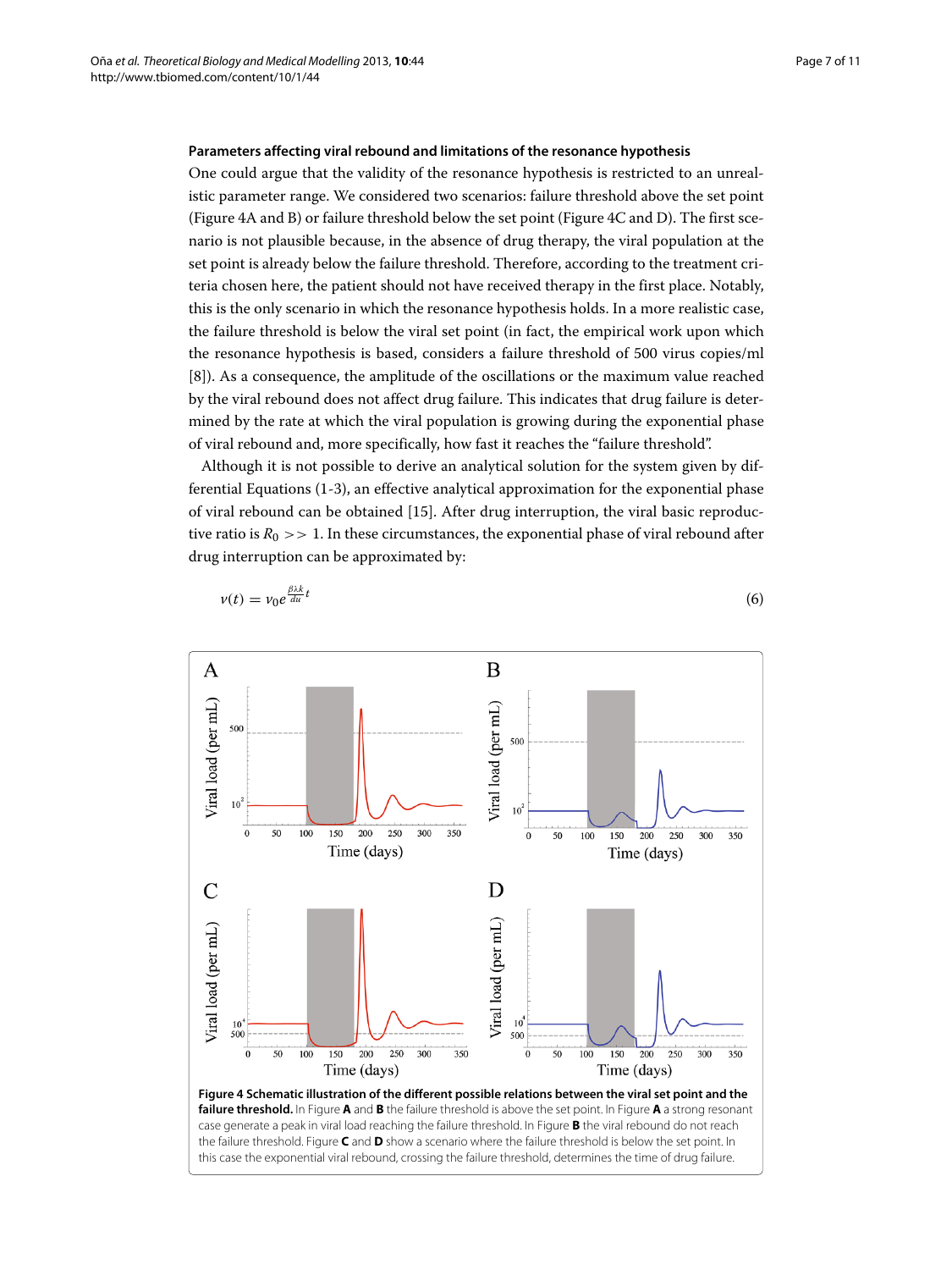The virus set point is given by:

<span id="page-7-0"></span>
$$
v^* = \frac{\lambda k}{au} \tag{7}
$$

From Equations [\(6\)](#page-6-1) and [\(7\)](#page-7-0) we derive two predictions. First, if two patients differ only in  $\lambda$ , *k* or *u*, we expect a correlation between  $v(t)$  and  $v^*$ . Second, if two patients differ only in *β*, *a* and *d*, then we expect no correlation between  $v(t)$  and  $v^*$ . These relationships explain why patients who have similar viral set points can have different responses to STI.

#### **Discussion**

Resonance phenomena in biological systems are a dynamic area of research, with potential applications in different biological fields [\[27](#page-10-6)[,28\]](#page-10-7). To our knowledge, the resonance hypothesis has been the only theoretical explanation proposed for drug failure under STI when such failure cannot be accounted for by viral resistance. The resonance hypothesis proposes that, after the interruption of drug therapy, the viral population reaches a maximum level, not correlated with the viral set point. Therefore, this hypothesis can account for cases in which two patients with similar set points at the outset, can result in STI failure in one patient and success in the other. The proponents of the hypothesis have acknowledged the speculative nature of the resonance hypothesis owing to the fact that viral oscillations have not been observed in HIV patients [\[12\]](#page-9-10) –indeed, empirical data suggests that the pattern of virological decay and cumulative viral load after antiretroviral therapy in HIV-infected subjects is characterised by damped oscillation in the viral load  $[29]$  –. However, no detailed analysis has been made on the relationship between the proposed failure caused by the maximum of viral growth and the degree of sustainability of the viral oscillations. Also, it should be mentioned that even one single interruption in the drug administration produces the increase of the viral load, which indicates that the periodicity in drug administration does not seem to be necessary for the "resonance effect" to be observed.

Using a deterministic description of the model, we have shown that, for conditions in which the resonance effect is strong, oscillations are weakly damped (Figure [2B](#page-4-0)). We showed that a full description of the process, including stochastic effects, exhibited a sustained oscillatory regime for small viral population sizes (Figure [3A](#page-5-0)). Since weakly damped oscillations have not been observed in HIV-1 patients [\[14\]](#page-9-17), the strong correlation between the degree of sustainability of oscillations and the resonance level suggests that the resonance hypothesis is not plausible. For some parameter regions, the model exhibits behaviour in line with empirical observations, namely a strong damping of oscillations. In these cases, the maximum viral rebound tends to be small. Finally we find that the viral peak reached after therapy interruption is attained after the viral population reaches the failure threshold. Therefore, in order to characterise the process that drives to drug failure, one should focus on the exponential rate of viral growth that occurs after drug interruption. The parameters of the model influencing this phase was presented and classified into those that affect the viral set point, those that affect the viral rebound rate,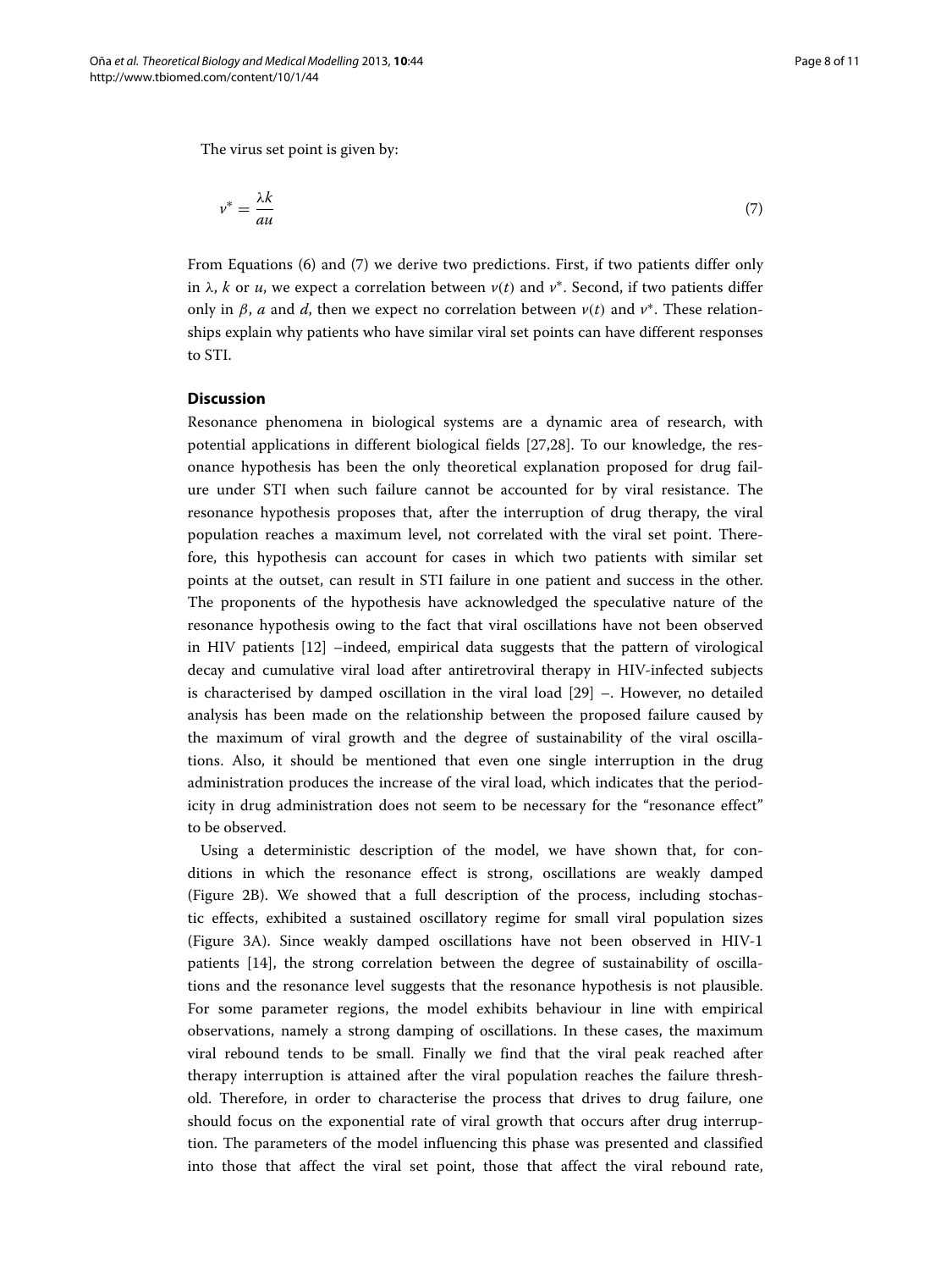and those that alter both. We have shown that the basic model of virus dynamics can also account for the pattern of failure and success on patients with similar set points.

Further biological factors can influence the interaction between drug administration and HIV dynamics, as well as determine the viral set point. One important biological factor to consider is the cellular reservoir. HIV particles can remain in latent cells, conferring a reservoir for the virus that is not affected by drug treatment. The presence of a viral cellular reservoir will affect the plasma viral load to an extent that depends on the efficacy of the drug, and on the magnitude of latent cell activation [\[30\]](#page-10-9). A comparative approach using different types of models, which explicitly includes biological delays and latent cells, can be found in Holder and Beauchemin [\[31\]](#page-10-10). Another biological factor to consider is the immune response, which can play an important role determining the set point and the viral rebound rate. Including in the model spatial dynamics and delays in the interaction terms between cells and viral population can play a role in increasing or decreasing oscillations. However, we performed all analyses using the same model as the proponents of the resonance hypothesis. The rationale is that mathematical models provide a precise and explicit connection between assumption and conclusion. By including more complexity in the model, the assumptions and therefore the conclusions will be different. The use of the basic model has enabled us to provide a general picture of the pattern observed for HIV dynamics, and has allowed us to explore the consequences of the assumptions of the resonance hypothesis. In addition, it has provided an opportunity to analytically study the crucial parameters determining drug failure that occurs during the exponential phase of the viral rebound.

From a clinical perspective, our results explain how different patients can have similar initial viral set points but can differ in responses to therapy interruptions, without a resonance effect between the pattern of drug administration and the viral population dynamics. In fact, this effect is observable even in a single event of drug interruption. Therefore, given that the viral rebound caused by drug interruption does not require any periodicity in the drug administration, the mechanistic reason of the "treatment failure" described in the present study by viral rebound, can also be present as a consequence of low drug adherence. Therefore, although STI is not recommended in any patient infected with HIV, regardless of clinical status, the implications of the virological failure observed in empirical data from STI studies, along with the theoretical work that has emerged to explain the mechanistic basis of such failure, can also inform related topics, such as the consequences of low drug adherence. In this respect, further studies need to address questions regarding the effects of drugs with diverse kinetic parameters in combination with different levels of drug adherence on treatment failure by simple viral rebound or by the evolution of drug resistance [\[32\]](#page-10-11).

# **Conclusion**

In the present study we combined deterministic and stochastic models of HIV infection to investigate the causes of drug failure observed in STI. We found evidence against the resonance hypothesis, which proposes that drug failure is caused by a resonance effect between the pattern of drug administration and the viral dynamics of HIV. We studied the parameters affecting the viral set point and viral rebound. Our analysis enabled us to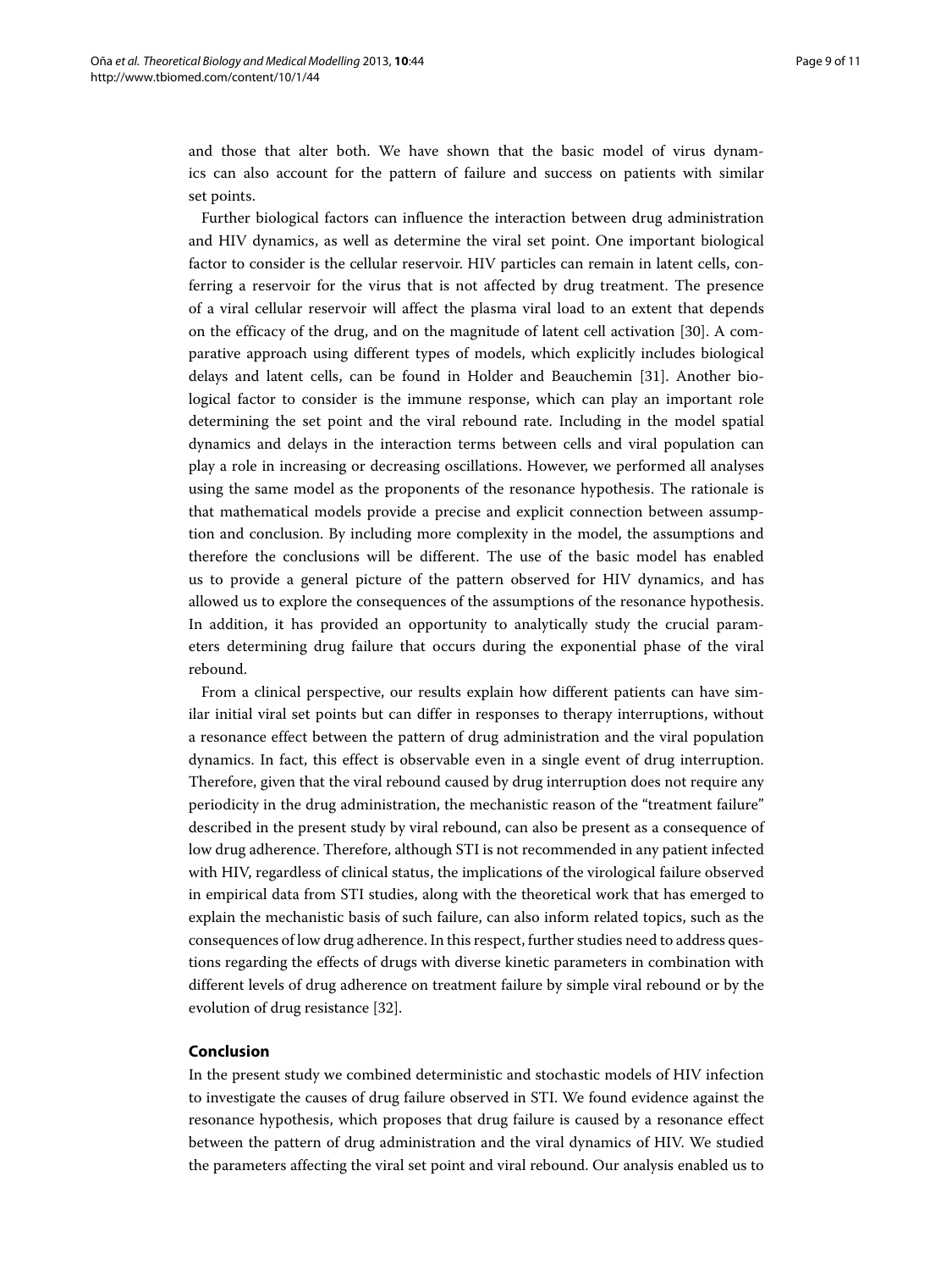establish the crucial parameters which determine the drug failure that occurs during the exponential phase of the viral rebound.

## **Additional file**

<span id="page-9-15"></span>**[Additional file 1:](http://www.biomedcentral.com/content/supplementary/1742-4682-10-44-S1.pdf) Supporting information [\[33\]](#page-10-12).**

#### **Competing interests**

The authors declare that they have no competing interests.

#### **Authors' contributions**

Conceived, designed and performed the experiments: LO, RK, ML, SB. Developed the mathematical models: LO, RK. Wrote computer simulation and analysis programs: LO, RK. Analysed the data: LO. Wrote the paper: LO, RK, SE. All authors read and approved the final manuscript.

#### **Acknowledgements**

We thank Christian L. Althaus for valuable comments.

#### **Author details**

<sup>1</sup> Max Planck Institute for Evolutionary Anthropology, Deutscher Platz 6 04103 Leipzig, Germany. <sup>2</sup> Department of Ecology and Evolutionary Biology, Princeton University, Princeton, New Jersey, USA.<sup>3</sup>Institute of Integrative Biology, ETH-Zurich (Swiss Federal Institute of Technology), Zurich, Switzerland.

#### Received: 9 April 2013 Accepted: 3 July 2013 Published: 11 July 2013

**References**

- <span id="page-9-0"></span>1. Muller V, Maree AF, De Boer RJ: **Small variations in multiple parameters account for wide variations in HIV-1 set-points: a novel modelling approach.** Proc R Soc Lond B 2001, **268**(1464):235–242.
- <span id="page-9-1"></span>2. Wodarz D, Nowak MA: **Specific therapy regimes could lead to long-term immunological control of HIV.** Proc Natl Acad Sci USA 1999, **96**(25):14464–14469.
- <span id="page-9-2"></span>Dybul M, Chun TW, Yoder C, Hidalgo B, Belson M, Hertogs K, Larder B, Dewar RL, Fox CH, Hallahan CW, Justement JS, Migueles SA, Metcalf JA, Davey RT, Daucher M, Pandya P, Baseler M, Ward DJ, Fauci AS: **Short-cycle structured intermittent treatment of chronic HIV infection with highly active antiretroviral therapy: effects on virologic, immunologic, and toxicity parameters.** Proc Natl Acad Sci USA 2001, **98**(26):15161–15166.
- <span id="page-9-3"></span>4. Dybul M, Nies-Kraske E, Dewar R, Maldarelli F, Hallahan CW, Daucher M, Piscitelli SC, Ehler L, Weigand A, Palmer S, Metcalf JA, Davey RT, Rock Kress DM, Powers A, Beck I, Frenkel L, Baseler M, Coffin J, Fauci AS: **A proof-of-concept study of short-cycle intermittent antiretroviral therapy with a once-daily regimen of didanosine, lamivudine, and efavirenz for the treatment of chronic HIV infection.** J Infect Dis 2004, **189**(11):1974–1982.
- <span id="page-9-4"></span>5. Altfed M, Walker BD: **Less or more? STI in acute and chronic HIV-infection.** Nat Med 2001, **7**(8):881–884.
- <span id="page-9-5"></span>6. Rosenberg ES, Altfeld M, Poon SH, Phillips MN, Wilkes BM, Eldridge RL, Robbins GK, D'Aquila RT, Goulder PJ, Walker
- BD: **Immune control of HIV-1 after early treatment of acute infection.** Nature 2000, **407**(6803):523–526.
- <span id="page-9-6"></span>7. Papasavvas E, Kostman JR, Mounzer K, Grant RM, Gross R, Gallo C, Azzoni L, Foulkes A, Thiel B, Pistilli M, Mackiewicz A, Shull J, Montaner LJ: Randomized controlled trial of therapy interruption in chronic HIV-1 infection. PLoS Med 2004, **1**(3):e64(218–228).
- <span id="page-9-7"></span>8. Ananworanicha J, Nuescha R, Le Brazc M, Chetchotisakdd P, Vibhagoole A, Wicharuk S, Ruxrungtham K, Furrerg H, Cooperh D, Hirschel B: **Failures of 1 week on, 1 week off antiretroviral therapies in a randomized trial.** AIDS 2003, **17**(15):F33–F37.
- 9. Lori F, Maserati R, Foli A, Seminari E, Timpone J, Lisziewicz J: **Structured treatment interruptions to control HIV-1 infection.** Lancet 2000, **355**(9200):287–288.
- <span id="page-9-8"></span>10. Ortiz GM, Wellons M, Brancato J, Vo HTT, Zinn RL, Clarkson DE, Van Loon K, Bonhoeffer S, Miralles GD, Montefiori D, Bartlett JA, Nixon DF: **Structured antiretroviral treatment interruptions in chronically HIV-1-infected subjects.** Proc Natl Acad Sci USA 2001, **98**(23):13288–13293.
- <span id="page-9-9"></span>11. El-Sadr WM, et al: **CD4+ count-guided interruption of antiretroviral treatment. Strategies for management of antiretroviral therapy (SMART) study group.** N Engl J Med 2006, **355**(22):2283–2296.
- <span id="page-9-10"></span>12. Breban R, Blower S: **Role of Parametric resonance in virological failure during HIV treatment interruption therapy.** Lancet 2006, **367**(9518):1285–1289.
- <span id="page-9-11"></span>13. Bonhoeffer S, May RM, Shaw GM, Nowak MA: **Virus dynamics and drug therapy.** Proc Natl Acad Sci USA 1997, **94**(13):6971–6976.
- <span id="page-9-17"></span>14. Nowak MA, Banghan CRM: **Population dynamics of immune resonses to persistent viruses.** Science 1996, **272**(5258):74–79.
- <span id="page-9-12"></span>15. Nowak MA: May RM: Virus Dynamics Mathematical Principles of Immunology and Virology. New York, US: Oxford University Press; 2000.
- <span id="page-9-13"></span>16. Gillespie DT: **A general method for numerically simulating the stochastic time evolution of coupled chemical reactions.** J Comput Phys 1976, **22**(4):403–434.
- <span id="page-9-14"></span>17. Tian T, Burrage K: **Binomial leap methods for simulating stochastic chemical kinetics.** J Chem Phys 2004, **121**(21):10356–10364.
- <span id="page-9-16"></span>18. Austin DJ, White NJ, Anderson RM: **The dynamics of drug action on the within-host population growth of infectious agents: melding pharmacokinetics with pathogen population dynamics.** J Theor Biol 1998, **194**(3):313–339.